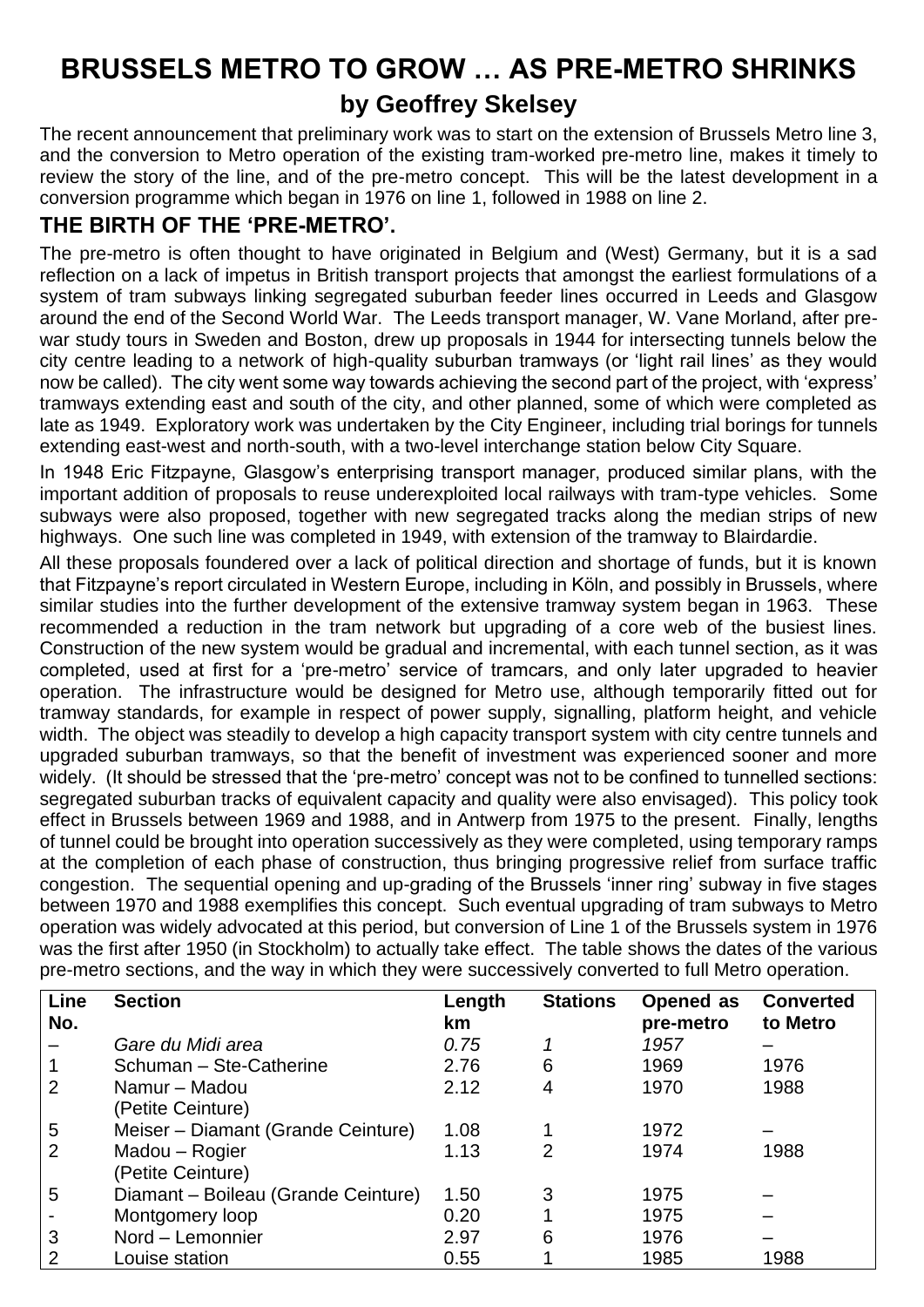| Simonis station and approaches | 0.50 | 1986 | 1988 (part) |
|--------------------------------|------|------|-------------|
| Midi - Albert                  | 2.99 | 1993 |             |



*Left:* A Brussels PCC-type four axle tramcar stands in Luxembourg station (later renamed 'Trone') on a trial run late in 1970, as final preparations are made for the inauguration of this section of the 'belt line' premetro. Visible are several features of interim tram operation, including the overhead line power supply, the lowered sections of the platforms to facilitate tramcar boarding, and the ramp for the train protection system in the foreground. All these would be altered during conversion to metro oper-

ation in 1988, and similar changes will be made to stations on the present line 3.

#### **Photo: Geoffrey Skelsey collection**

#### **PRE-METRO TO METRO**

The Brussels Metro as it exists in 2018 comprises an east-west line and two easterly branches, an inner-'belt' line following part of the old city circumference, and two westerly branches linked to both principal routes. Since completion of the 'semi-circle' in 2006 services have interworked between the previously separate lines, not always with trouble-free results. The north-south line 3 is at present tram worked.

The first section of tunnel to be started was the main east-west line (originally line 1), badly needed both to avoid congestion in the narrow streets of the old city at the western end, and at the eastern end to handle heavy traffic associated with European Communities developments around Schumann.

Next came the 'belt' (then line two), the inner peripheral line following the route of the old city walls around part of the centre. Although most tram tracks here had been relocated onto side reservation, services were subject to incessant interruption at the many light-controlled cross streets. Fulfilling the purest form of 'pre-metro' theory, the subways here were built in short sections over 18 years, with temporary ramps linking to existing surface sections.

Line 3 followed the most prestigious north-south streets of the modern city, the succession of boulevards which had replaced the noxious River Senne in the nineteenth century as part of a vast drainage and sewerage project (akin to Bazalgette's in London). The line served the Stock Exchange, the Opera House, major departmental stores and hotels, and linked the two main railway stations. At its southern end the new tunnel joined the tramway tunnels built in 1957 around the Gare du Midi, and a succession of flat junctions and foot crossings here kept speeds low and limited the capacity of the whole line. However, in 1993, a substantial tunnelled extension was opened further southwards to link to two suburban branches.

Lastly line 5 was an outer peripheral line in the north-east sector of the city, and although planned to form part of a more extensive section was never extended.

Under the original concept conversion to Metro operation was always envisaged over an extended period, and indeed line three has operated as part of the tramway system for over 40 years. Line 1, on the other hand, was converted before the originally intended date – it was urgently in need of capacity enhancement as a result of the rapid growth of the European institutions and their associated enterprises. As operated, originally with single-unit tramcars, the service could not cope with the traffic offering.